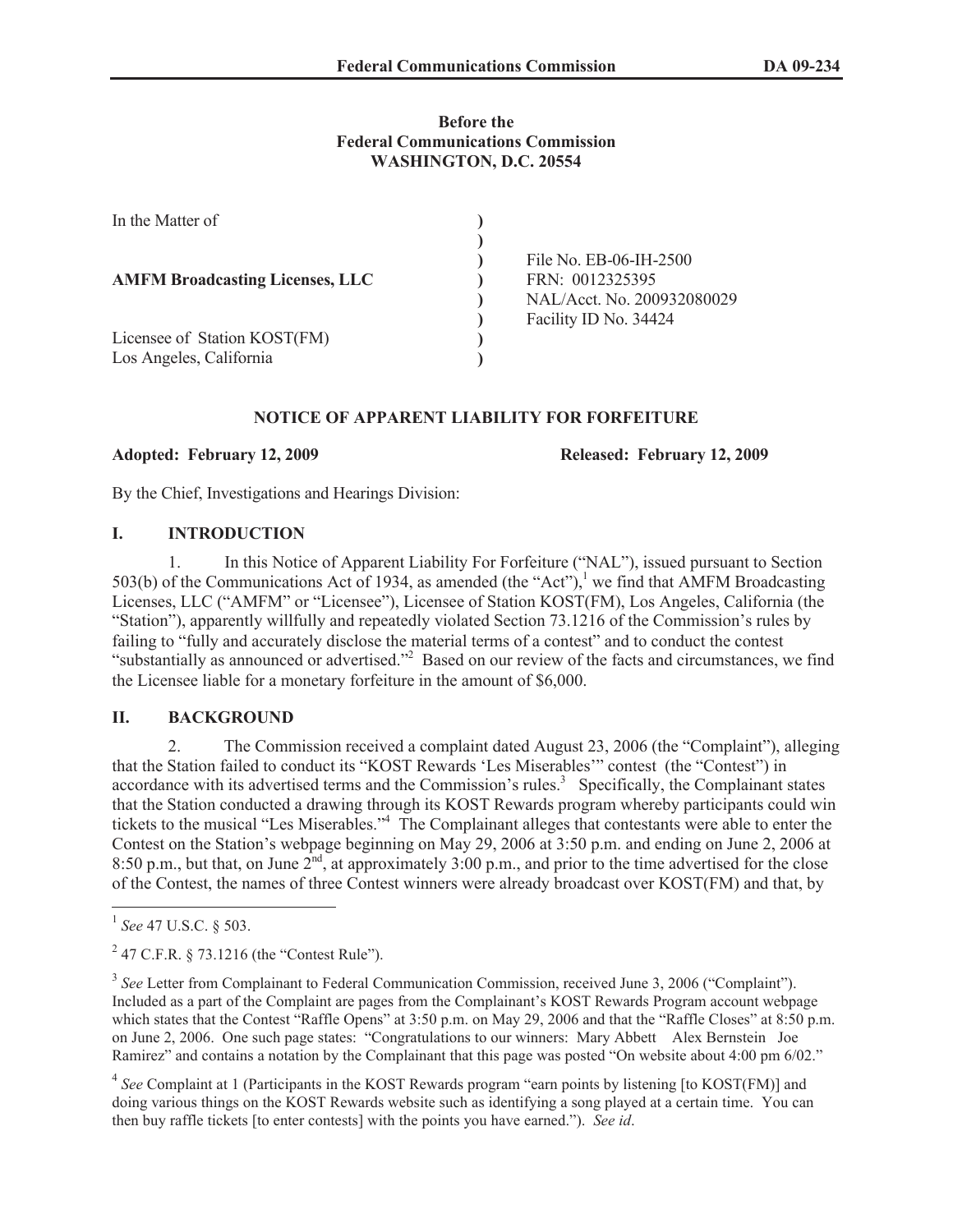4:00 p.m., the winners' names were posted on the Station's website.<sup>5</sup> The Complainant states that only one additional winner was chosen after that time.<sup>6</sup> The Complaint further states that, because of the premature selection of winners, the Contest was not conducted fairly and as advertised. The Complainant states that: "[b]y its very nature a 'random' drawing held at 3:00 p.m. would not have the same results as one held after the stated running time of the Contest."<sup>7</sup>

3. Based on the allegations contained in the Complaint, the Enforcement Bureau ("Bureau") sent a letter of inquiry (the "LOI") to the Licensee.<sup>8</sup> Clear Channel Communications ("Clear Channel"), the ultimate parent company of AMFM, responded on January 19, 2007 (the "LOI Response"). <sup>9</sup> In its LOI Response, the Licensee claims that the Contest is not governed by Section 73.1216 because it "was conducted solely via the Station's website" and was one of "numerous contests conducted on the site under the Station's 'Rewards' program, which allows listeners to register online to earn 'points' . . . [that can be used to compete] for prizes in on-line contests such as the one at issue."<sup>10</sup>

4. The Licensee states that "[t]he only on-air reference to the Contest was an announcement for the Rewards program that promoted the Program generally and included examples of what was available to participants on the website at that time, including the Contest at issue.<sup>"11</sup> The LOI Response includes a transcript of the on-air announcement<sup>12</sup> and a schedule showing when the announcements were scheduled to be broadcast.<sup>13</sup> The Event Manager for the Station, Daria Linville, confirms that the Contest opened at 3:50 p.m. on May 29, 2006, and closed at 8:50 p.m. on June 2, 2006. Ms. Linville further confirms that drawings were conducted on June  $2<sup>nd</sup>$  and June  $5<sup>th</sup>$ , and that a winner was selected on June  $2<sup>nd</sup>$  at 9:39 a.m., two additional winners were selected on June  $2<sup>nd</sup>$  at 1:03 p.m., and the final winner was selected on June 5<sup>th</sup> at 9:03 a.m.<sup>14</sup> The Licensee argues that while contestants knew they had a chance to win tickets, they did not know how many pairs of tickets would be awarded in total, nor when the drawings would be held, and, therefore, no one was misled.<sup>15</sup>

5. The Licensee contends that, although listeners were told on-air that they could enter on the Station's website to win tickets to "Les Miserables," the Contest is not governed by Section 73.1216 of the Commission's Rules because "substantive information" about the Contest was not broadcast on-

7 *See id.*

8 *See* Letter from Benigno E. Bartolome, Deputy Chief, Investigations and Hearings Division, Enforcement Bureau, to AMFM Broadcasting Licenses, LLC, dated December 20, 2006 ("LOI").

<sup>9</sup> See Letter from Andrew W. Levin to Marlene H. Dortch, Secretary, Federal Communications Commission, dated January 19, 2007 ("LOI Response").

<sup>10</sup> *See id.* at 1.

<sup>11</sup> *See id.* The LOI Response also states that "[p]romotions and/or announcements and/or material concerning the Contest were not promoted and/or broadcast on any other Clear Channel station." *Id.* at 2.

<sup>12</sup> *See id*. at 6 (Attachment A).

<sup>13</sup> *See id.* at 7 (Attachment B).

<sup>5</sup> *See id*.

<sup>6</sup> *See id.*

<sup>&</sup>lt;sup>14</sup> *See id.* at 4 (Exhibit 1) (Declaration of Daria Linvill).

<sup>15</sup> *See id*. at 4 (Exhibit 1).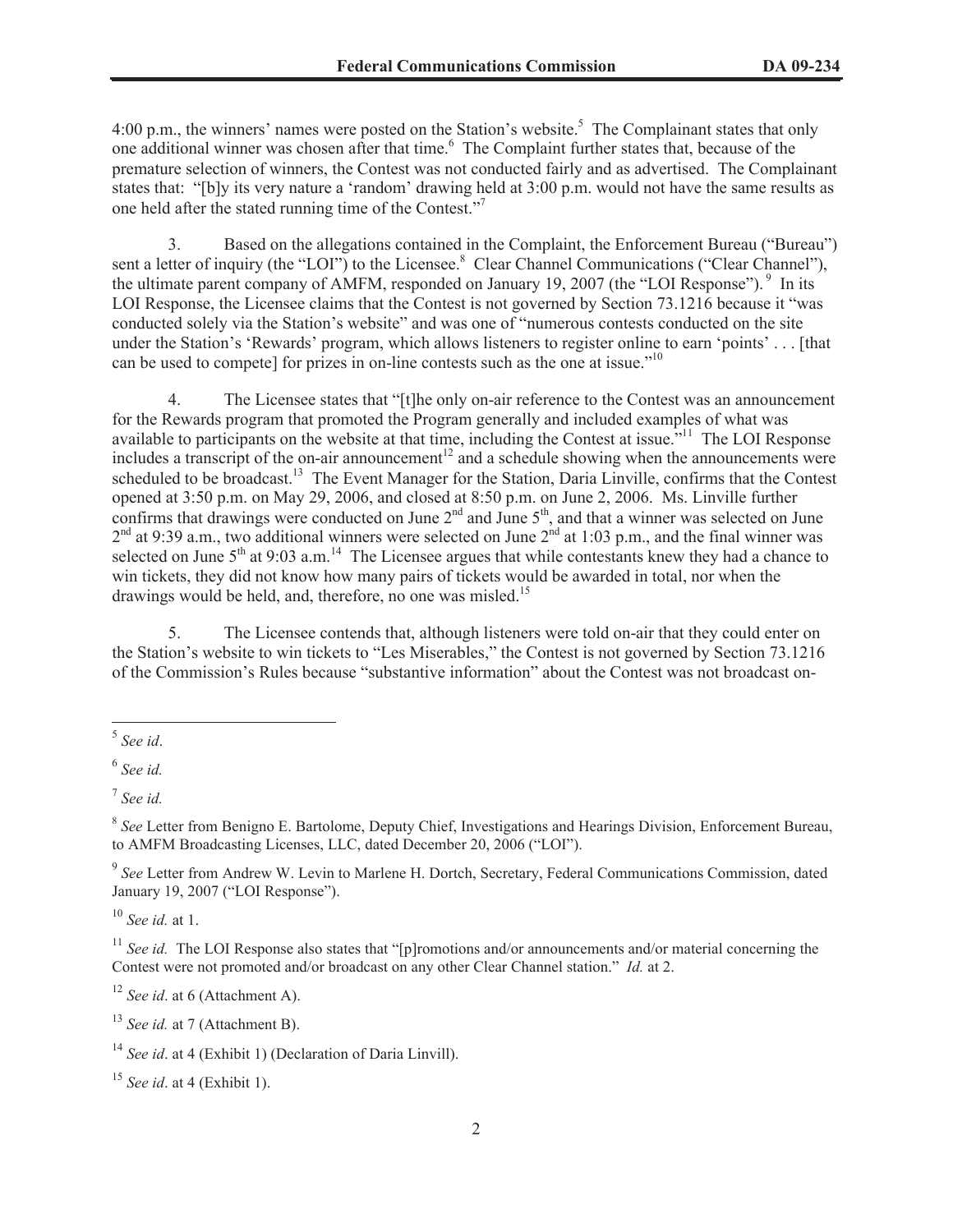air.<sup>16</sup> Also, the Licensee disputes the Complainant's statement that the names of some winners were announced on-air; it asserts that the Station makes such on-air announcements "only when the prizes are large,"<sup>17</sup> and that, in this case, the names of the prize winners were posted on the Station's website on the same date the names were drawn.<sup>18</sup>

#### **II. DISCUSSION**

6. Under Section 503(b)(1) of the Act, any person who is determined by the Commission to have willfully or repeatedly failed to comply with any provision of the Act or any rule, regulation, or order issued by the Commission shall be liable to the United States for a forfeiture penalty.<sup>19</sup> Section  $312(f)(1)$  of the Act defines willful as "the conscious and deliberate commission or omission of [any] act, irrespective of any intent to violate" the law.<sup>20</sup> The legislative history to Section 312(f)(1) of the Act clarifies that this definition of willful applies to both Sections 312 and 503(b) of the Act, $^{21}$  and the Commission has so interpreted the term in the Section 503(b) context.<sup>22</sup> The Commission may also assess a forfeiture for violations that are merely repeated, and not willful.<sup>23</sup> "Repeated" means that the act was committed or omitted more than once, or lasts more than one day.<sup>24</sup> In order to impose such a penalty, the Commission must issue a notice of apparent liability, the notice must be received, and the person against whom the notice has been issued must have an opportunity to show, in writing, why no such penalty should be imposed.<sup>25</sup> The Commission will then issue a forfeiture if it finds, by a preponderance of the evidence, that the person has willfully or repeatedly violated the Act or a Commission rule.<sup>26</sup> As described in greater detail below, we conclude under this procedure that AMFM is apparently liable for a forfeiture in the amount of \$6,000 for its apparent willful and repeated failure to fully and accurately disclose the material terms of its Contest and to conduct the Contest substantially as announced or advertised.

7. Section 73.1216 of the Commission's rules provides: "A licensee that broadcasts or advertises information about a contest it conducts shall fully and accurately disclose the material terms of the contest, and shall conduct the contest substantially as announced or advertised. No contest description

<sup>18</sup> *See id.* at 2. The Licensee notes that tickets for a performance that were not picked up before the close of business on the day of that performance were given to a Station staff member. *See id.*

<sup>19</sup> *See* 47 U.S.C. § 503(b)(1)(B); 47 C.F.R. § 1.80(a)(1).

 $20$  47 U.S.C. § 312(f)(1).

<sup>21</sup> *See* H.R. Rep. No. 97-765, 97<sup>th</sup> Cong. 2d Sess. 51 (1982).

<sup>22</sup> *See, e.g., Southern California Broadcasting Co.*, Memorandum Opinion and Order, 6 FCC Rcd 4387, 4388 (1991).

<sup>23</sup> *See, e.g., Callais Cablevision, Inc., Grand Isle, Louisiana*, Notice of Apparent Liability for Monetary Forfeiture, 16 FCC Rcd 1359, 1362, ¶ 10 (2001) ("*Callais Cablevision*") (issuing a Notice of Apparent Liability for, *inter alia*, a cable television operator's repeated signal leakage).

<sup>24</sup> *Southern California Broadcasting Co.,* 6 FCC Rcd at 4388, ¶ 5; *Callais Cablevision, Inc.,* 16 FCC Rcd at 1362, ¶ 9.

<sup>25</sup> *See* 47 U.S.C. § 503(b); 47 C.F.R. § 1.80(f).

<sup>26</sup> *See, e.g., SBC Communications, Inc*., Forfeiture Order, 17 FCC Rcd 7589, 7591 ¶ 4 (2002) (forfeiture paid).

<sup>16</sup> *See id*. at 2.

<sup>17</sup> *Id*. at 4 (Exhibit 1).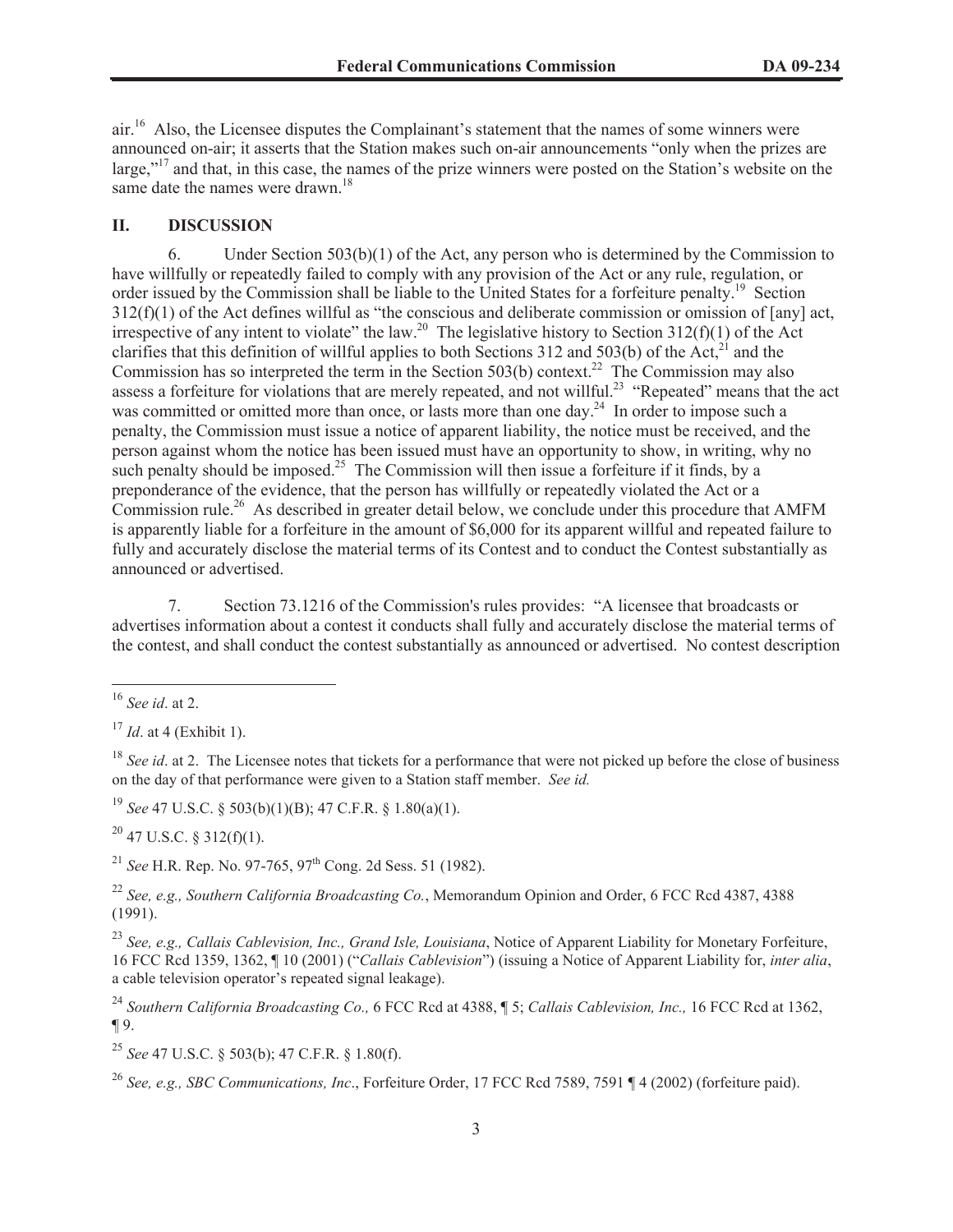shall be false, misleading or deceptive with respect to any material term."<sup>27</sup> The material terms of a contest include, among other things, the time and method of selecting prize winners, when prizes can be won, and the value of the prizes being awarded.<sup>28</sup> Additionally, "the obligation to disclose the material terms arises at the time the audience is first told how to enter or participate [in the contest] and continues thereafter."<sup>29</sup> Licensees, as public trustees, have the affirmative obligation to prevent the broadcast of false, misleading or deceptive contest announcements, $30$  and to conduct their contests substantially as announced.<sup>31</sup> The Commission has noted that "[t]he standards are high, for while contests are particularly susceptible to abuse, abuses can be prevented by diligent licensee attention to the planning and the conduct of contests."<sup>32</sup>

8. AMFM's contention that the Contest at issue here does not fall under Section 73.1216 because "no substantive information concerning the Contest or how to participate in it was provided over the air" is unavailing. As the Commission has stated, "[t]he rule applies to all contests conducted by the licensee and broadcast to the public."<sup>33</sup> Although the rule does not apply to licensee-conducted contests that are not broadcast or advertised to the public (*e.g*., a station contest limited in its participation to station employees), AMFM acknowledges that the Station broadcast on-air promotions and announcements about its rewards program, which included the opportunity to participate in a drawing to win tickets to Les Miserables.<sup>34</sup> Although the Licensee categorizes these on-air promotions and advertisements as non-substantive, and claims, therefore, that the Contest was conducted "exclusively" via the Station's website (*i.e.,* KOST1035.com), the transcript used to broadcast the promotion indicates

<sup>29</sup> *Id.*, Note 2.

<sup>30</sup> *See WMJX, Inc.*, Decision, 85 FCC 2d 251, 269 (1981) (holding that proof of actual deception is not necessary to find violations of contest rules, and that the licensee, as a public trustee, has an affirmative obligation to prevent the broadcast of false, misleading or deceptive contest announcements); *Amendment of Part 73 of the Commission's Rules Relating to Licensee-Conducted Contests*, Report and Order, 60 FCC 2d 1072 (1976).

<sup>31</sup> See Headliner Radio, Inc., Memorandum Opinion and Order, 8 FCC Rcd 2962 (Mass Media Bur. 1993) (finding that the airing of a misleading advertisement concerning a licensee's contest violated the Commission contest rules because the contest was not then conducted "substantially as announced or advertised"); *Lincoln Dellar*, Memorandum Opinion and Order, 8 FCC Rcd 2582, 2585 (Mass Media Bur. 1993) (finding that the cancellation of a pre-announced contest violated the pertinent Commission rules because the contest was not then conducted "substantially as announced").

<sup>32</sup> *Honeyradio, Inc.*, Memorandum Opinion and Order, 69 FCC 2d 833 (1978), *quoting Licensee-Conducted Contests*, Proposed Rulemaking, 40 Fed. Reg. 26692 (1975) (holding licensee responsible for mistakes made during its conduct of a contest, and affirming forfeiture and denying petition for reconsideration of a letter of admonishment for violation of the Commission's rules).

<sup>33</sup> *See Amendment of Part 73 of the Commission's Rules Relating to Licensee-Conducted Contests,* Notice of Proposed Rulemaking, 53 FCC 2d 934 (1975).

<sup>34</sup> *See LOI Response* at 1, 4 (Exhibit 1 Declaration) (stating that on-air promotions about the Rewards Program included announcements of prizes available to Rewards Program participants), 6 (Attachment A) (providing a transcript of a contest announcement that was broadcast over the air). *See also LOI Response* at 7 (Attachment B) (providing the 6 scheduled time slots of the daily on-air announcements during a 3-day period).

<sup>27</sup> 47 C.F.R. § 73.1216.

<sup>&</sup>lt;sup>28</sup> See 47 C.F.R. § 73.1216, Note 1(b) ("Material terms include those factors which define the operation of the contest and which affect participation therein. Although the material terms may vary widely depending upon the exact nature of the contest, they will generally include: how to enter or participate; eligibility restrictions; entry deadline dates; whether prizes can be won; *when prizes can be won*; the extent, nature and value of prizes; basis for valuation of prizes; *time and means of selection of winners*; and/or tie-breaking procedures.") (emphasis added).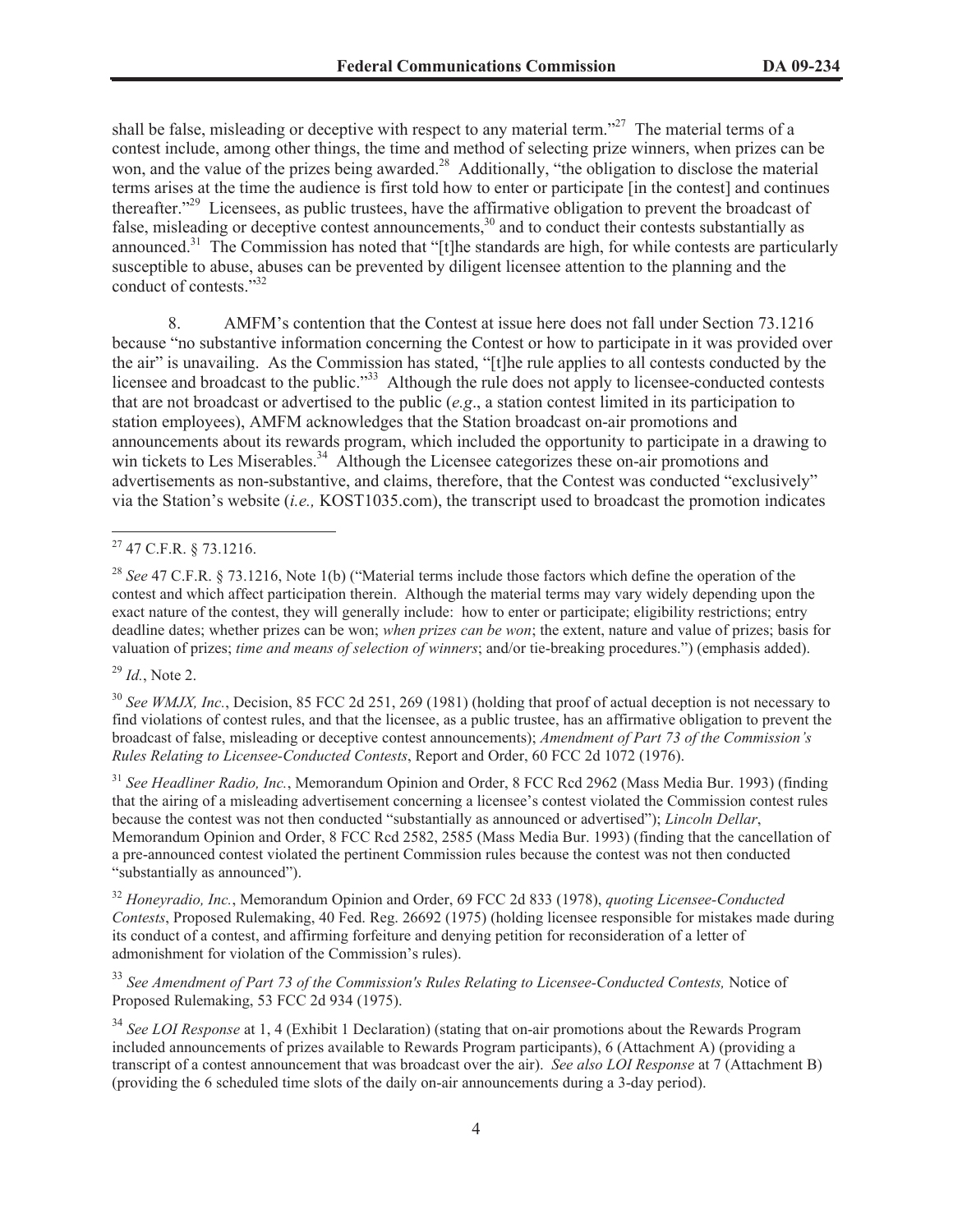otherwise.<sup>35</sup> We find that the promotion of the Contest over the air and the requirement that listeners stay tuned to the radio station belie Licensee's assertion that the Contest was conducted exclusively over the website and that Section 73.1216 does not apply. We find that the rule does apply.

9. In this case, AMFM promoted the Contest over the air, but did not fully disclose to the listening audience the Contest's material terms, including the time and means of selection of winners, when prizes can be won, and the total number of prizes.<sup>36</sup> Therefore, we find that AMFM violated the rule. In this regard, AMFM states in its LOI Response that "no substantive information concerning the Contest or how to participate in it was provided over the air."<sup>37</sup> It appears that the Licensee expected listeners to go to its website to learn the material terms of the Contest, but we find that the Station's website information also failed to include all the material terms of the Contest, resulting in participant confusion. As AMFM acknowledges: "the website did not disclose how may pairs of tickets would be awarded or when the drawings were held."<sup>38</sup> The Licensee admits, and documentation submitted by the Complainant shows, that the Contest closed at 8:50 p.m. on June 2, 2006, yet drawings to select prize winners were conducted several hours before the Contest closed (*i.e*., at 9:39 a.m. and 1:03 p.m. on June 2, 2006). Based upon the extent of the information provided to Contest participants (which did not include the time by which winners would be selected), contestants such as the Complainant might reasonably conclude that the drawing to select Contest winners would not be conducted until after the close of the Contest, and that continued participation in the Contest until 8:50 p.m. on June 2<sup>nd</sup> would provide him the same chance of winning as other participants. The award of Contest prizes prior to that time, when the Contest remained open for contestants to enter it, is both misleading and deceptive when done, as here, without clarification to the public of the Contest's rules and procedures that would allow it.<sup>39</sup> As such, we conclude that AMFM violated Section 73.1216 of the Commission's rules.

10. Based upon the evidence before us, we find that the Licensee apparently willfully and repeatedly violated Section 73.1216 of the Commission's rules when the Station's "KOST Rewards Program's 'Les Miserables' Contest" broadcast information about a Contest it conducted but failed to fully disclose the material terms of that Contest or to conduct the Contest substantially as advertised. The Commission's Forfeiture Policy Statement and Section 1.80 of the Commission's rules specify a base forfeiture amount of \$4,000 for each violation of Section 73.1216.<sup>40</sup> In assessing the monetary forfeiture amount, we must take into account the statutory factors set forth in Section 503(b)(2)(D) of the Act and

<sup>37</sup> *Id*. at 2.

<sup>38</sup> *See id.*

<sup>&</sup>lt;sup>35</sup> See *id*. at 2, 6 (Attachment A). Specifically, the transcript invites listeners "to become a member of our new 'KOST Rewards Program !!" and "earn Rewards Points just by listening to 'Coast 103!!'," and instructs audience members to "then log on and use those points for great rewards and 'exclusive' contests!!" In one of the promotions offered during the week of the broadcast, members could "enter-to-win tickets to see Les Miserables at the Pantages Theatre on June  $7^{\text{th}}$ ...." Further, the promotion directs listeners to the Station's website to enter the KOST Rewards Program's "exclusive contests," but states that listeners are required to listen to the Station's on-air broadcasts – "at 8:50 a.m., 12:50, 2:50, 3:50, and 8:50 p.m. for the KOST 'rewards songs'" -- in order to earn the "points" necessary to enter these contests.

<sup>36</sup> *See* id. at 2, 4 (Exhibit 1).

<sup>&</sup>lt;sup>39</sup> The Licensee admits that three Contest winners were chosen prior to the close of the Contest entry time period. *See id.* 

<sup>40</sup> *See The Commission's Forfeiture Policy Statement and Amendment of Section 1.80 of the Rules to Incorporate the Forfeiture Guidelines*, Report and Order, 12 FCC Rcd. 17087, 17113 (1997), *recons. denied* 15 FCC Rcd 303 (1999) ("*Forfeiture Policy Statement*"); 47 C.F.R. § 1.80(b).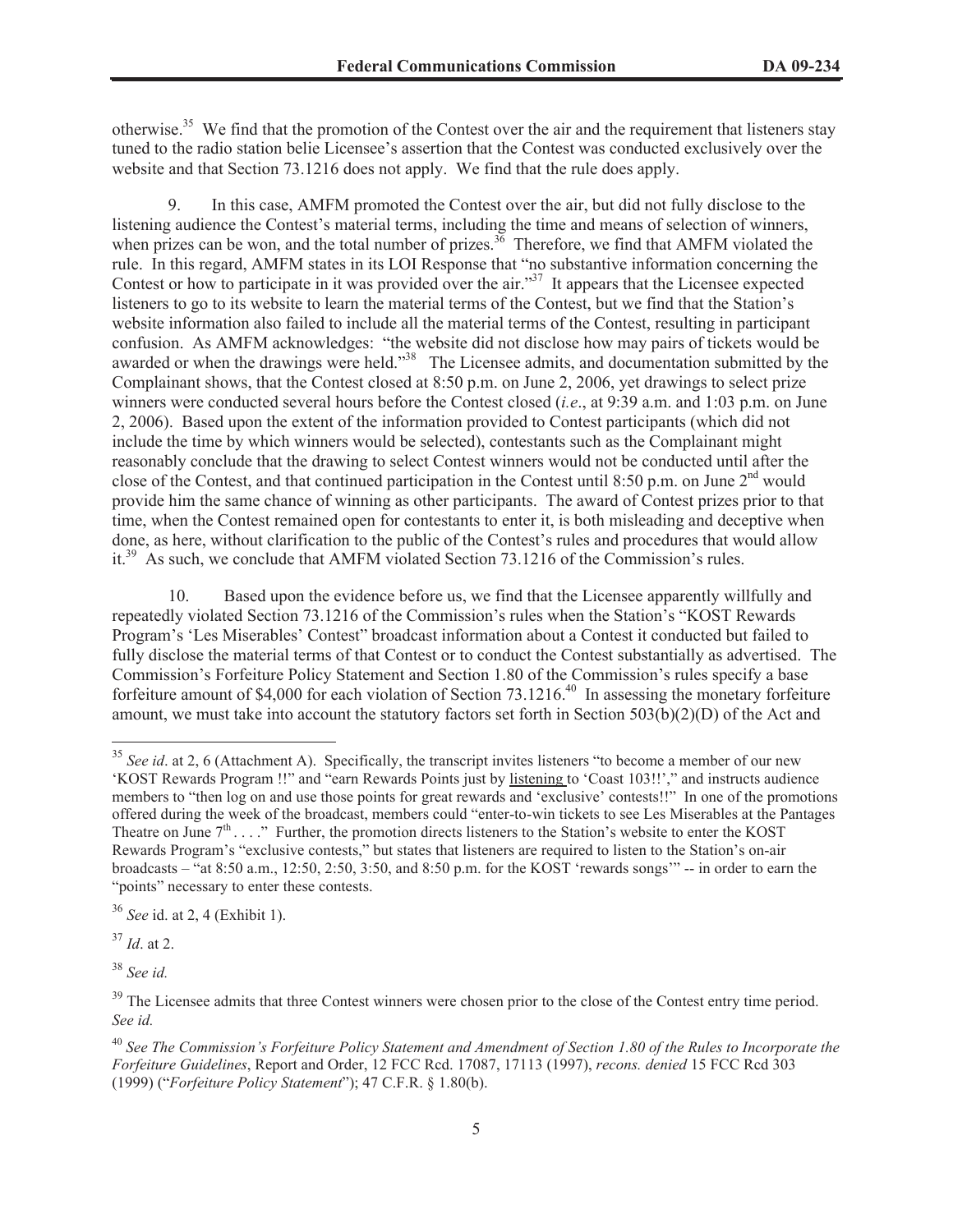Section 1.80 $(c)(4)$  of the Commission's rules,<sup>41</sup> which include the nature, circumstances, extent, and gravity of the violation, and, with respect to the violator, the degree of culpability, any history of prior offenses, ability to pay, and other such matters as justice may require.<sup>42</sup> In reviewing our case precedent, we find that Clear Channel has a history of violations of the Commission's rules, including Section 73.1216.<sup>43</sup> Accordingly, the violation here warrants an upward adjustment of the base forfeiture amount. After consideration of all the foregoing factors, and in view of the particular facts of this case, we find that AMFM is apparently liable for a forfeiture in the amount of  $$6,000.<sup>44</sup>$ 

# **III. ORDERING CLAUSES**

11. **ACCORDINGLY, IT IS ORDERED**, pursuant to Section 503(b) of the Communications Act of 1934, as amended,45 and Sections 0.111, 0.311, and 1.80 of the Commission's rules,46 that AMFM Broadcasting Licenses, LLC is hereby **NOTIFIED** of its **APPARENT LIABILITY FOR FORFEITURE** in the amount of six thousand dollars (\$6,000) for willfully and repeatedly violating Sections 73.1216 of the Commission's rules.

12. **IT IS FURTHER ORDERED**, pursuant to Section 1.80 of the Commission's rules, 47 C.F.R. § 1.80, that within thirty (30) days of the release date of this Notice, AMFM Broadcasting Licenses, LLC **SHALL PAY** the full amount of the proposed forfeiture or **SHALL FILE** a written statement seeking reduction or cancellation of the proposed forfeiture.

13. Payment of the forfeiture must be made by check or similar instrument, payable to the order of the Federal Communications Commission. The payment must include the NAL/Account Number and FRN Number referenced above. Payment by check or money order may be mailed to Federal Communications Commission, P.O. Box 979088, St. Louis, MO 63197-9000. Payment by overnight mail may be sent to U.S. Bank – Government Lockbox #979088, SL-MO-C2-GL, 1005 Convention Plaza, St. Louis, MO 63101. Payment by wire transfer may be made to ABA Number 021030004, receiving bank TREAS/NYC, and account number 27000001. For payment by credit card, an FCC Form 159 (Remittance Advice) must be submitted. When completing the FCC Form 159, enter the NAL/Account number in block number 23A (call sign/other ID), and enter the letters "FORF" in block number 24A (payment type code). Requests for full payment under an installment plan should be sent to: Chief Financial Officer – Financial Operations, 445 12th Street, S.W., Room 1-A625, Washington, D.C. 20554. Please contact the Financial Operations Group Help Desk at 1-877-480-3201 or Email: ARINQUIRIES@fcc.gov with any questions regarding payment procedures. AMFM shall also send electronic notification on the date said payment is made to Hillary.DeNigro@fcc.gov, Rebecca.Hirselj@fcc.gov and Judy.Lancaster@fcc.gov.

<sup>45</sup> *See* 47 U.S.C. § 503(b).

<sup>41</sup> *See* 47 U.S.C. § 503(b)(2)(D); 47 C.F.R § 1.80(c)(4).

<sup>42</sup> *See id.* 

<sup>43</sup> *See Clear Channel Broadcasting Licenses, Inc*., Licensee of Station WRUM(FM), Orlando, Florida, Notice of Apparent Liability, 21 FCC Rcd 6808, 6811 & n.26 (2006) (citing cases) (imposing a \$6,000 forfeiture for failure to conduct a contest as announced and advertised).

<sup>44</sup> *See id*. We note that Clear Channel has violated our contest rule multiple times, which could serve as a basis for imposing an even higher forfeiture assessment in future items.

<sup>46</sup> *See* 47 C.F.R. §§ 0.111, 0.311 and 1.80.